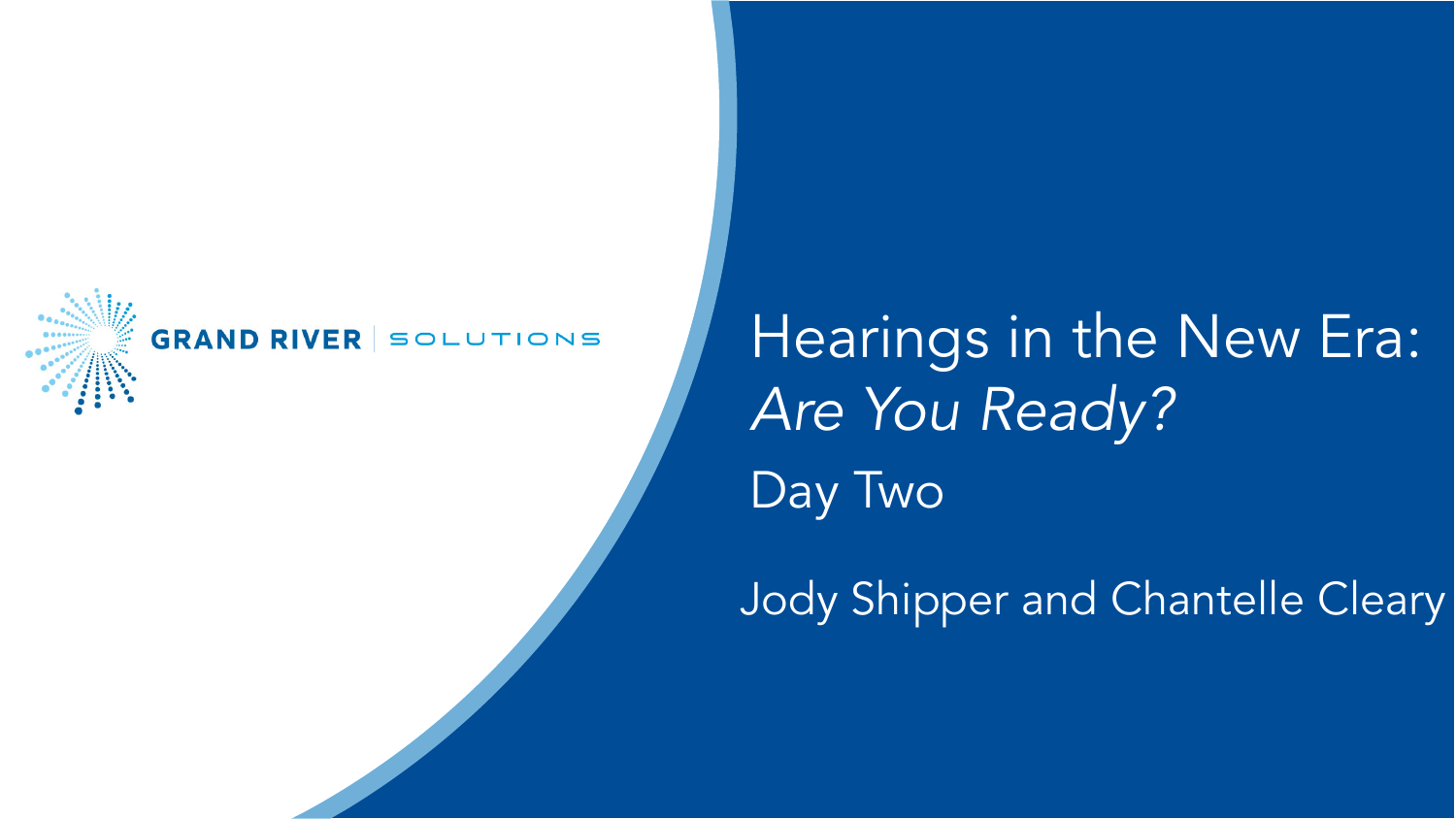#### **Meet Your Facilitator**



#### Jody Shipper, J.D. Co-Founder and Managing Director

Jody Shipper is a nationally-recognized subject-matter expert with more than 20 years of experience in Title IX and related fields. She is known for her insight into best-in-class programming, policies, and community outreach aimed at addressing sexual misconduct on campus. She lectures extensively at universities and conferences throughout the U.S. on Title IX, VAWA, harassment, and implementation of best and emerging practices. Jody received her J.D. from the University of California, Hastings College of Law and her bachelor's degree from Georgetown University's School of Foreign Service.

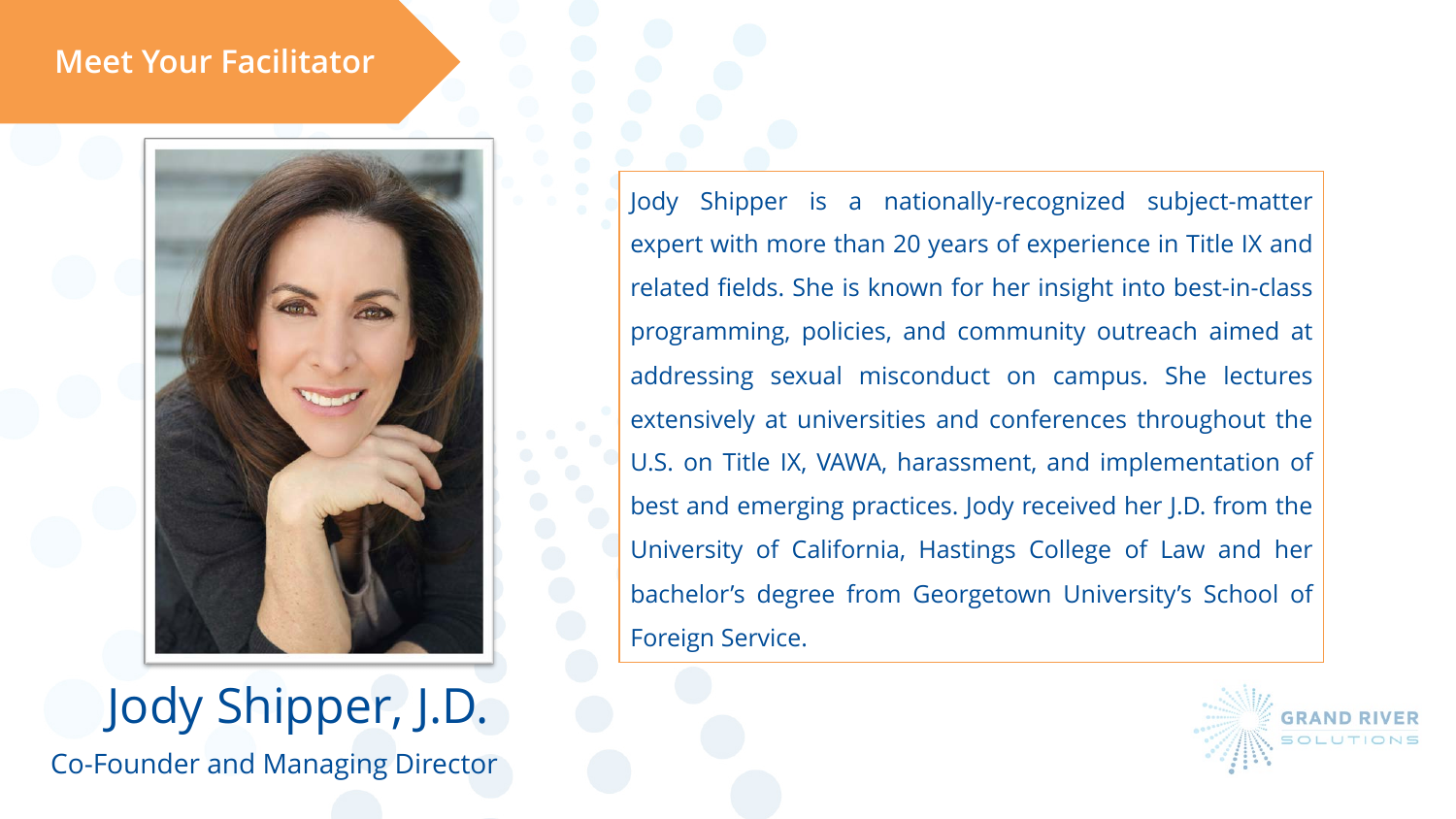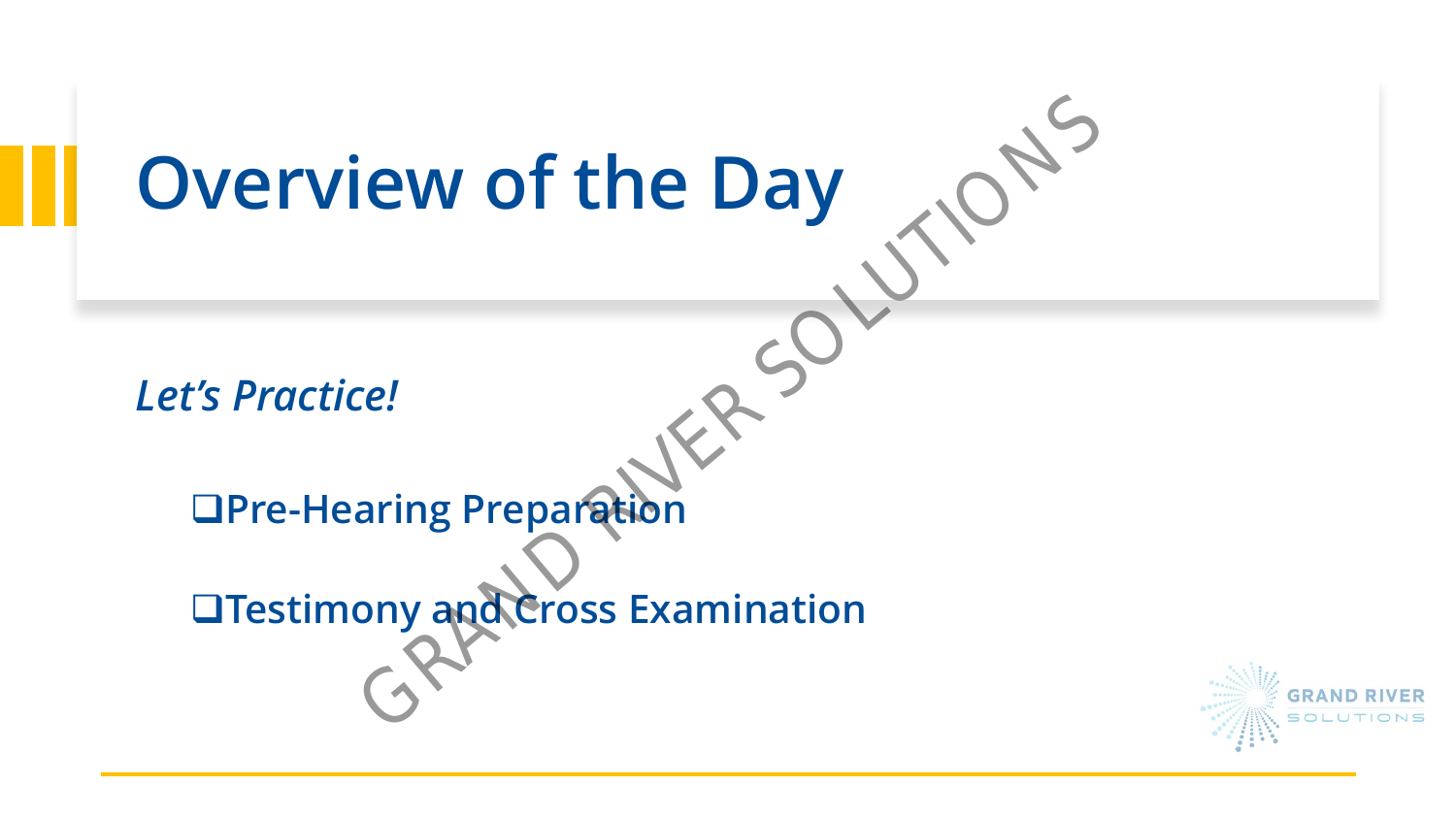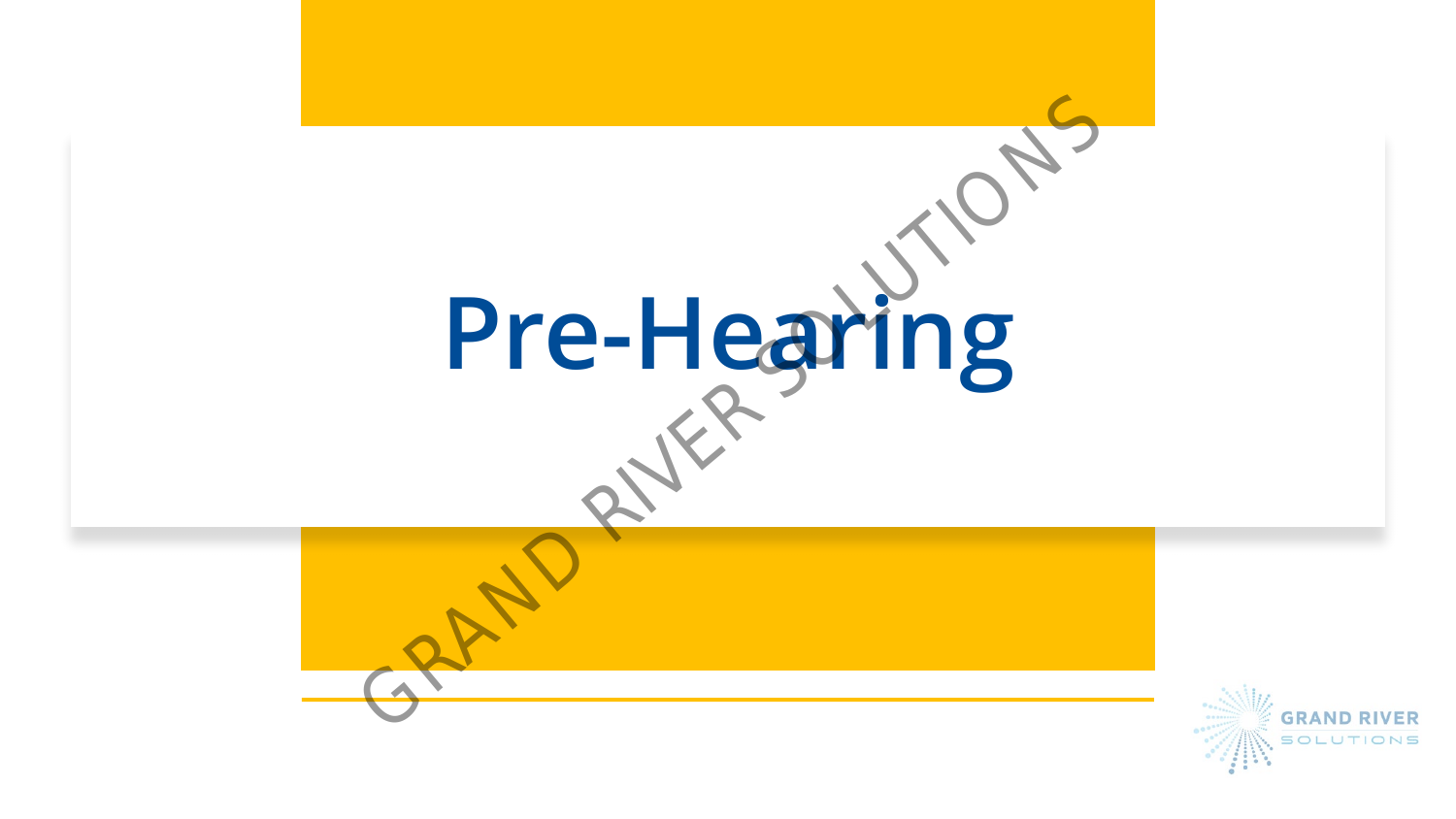## **Rapid Fire #1**

Using the chat box, share your "To Do" List for coordinating the hearing. The investigation is comprime to schedule the head<br>
Fire #1<br>
Using the chat box, share<br>
List for coordinating the

The investigation is complete! It is

time to schedule the hearing...

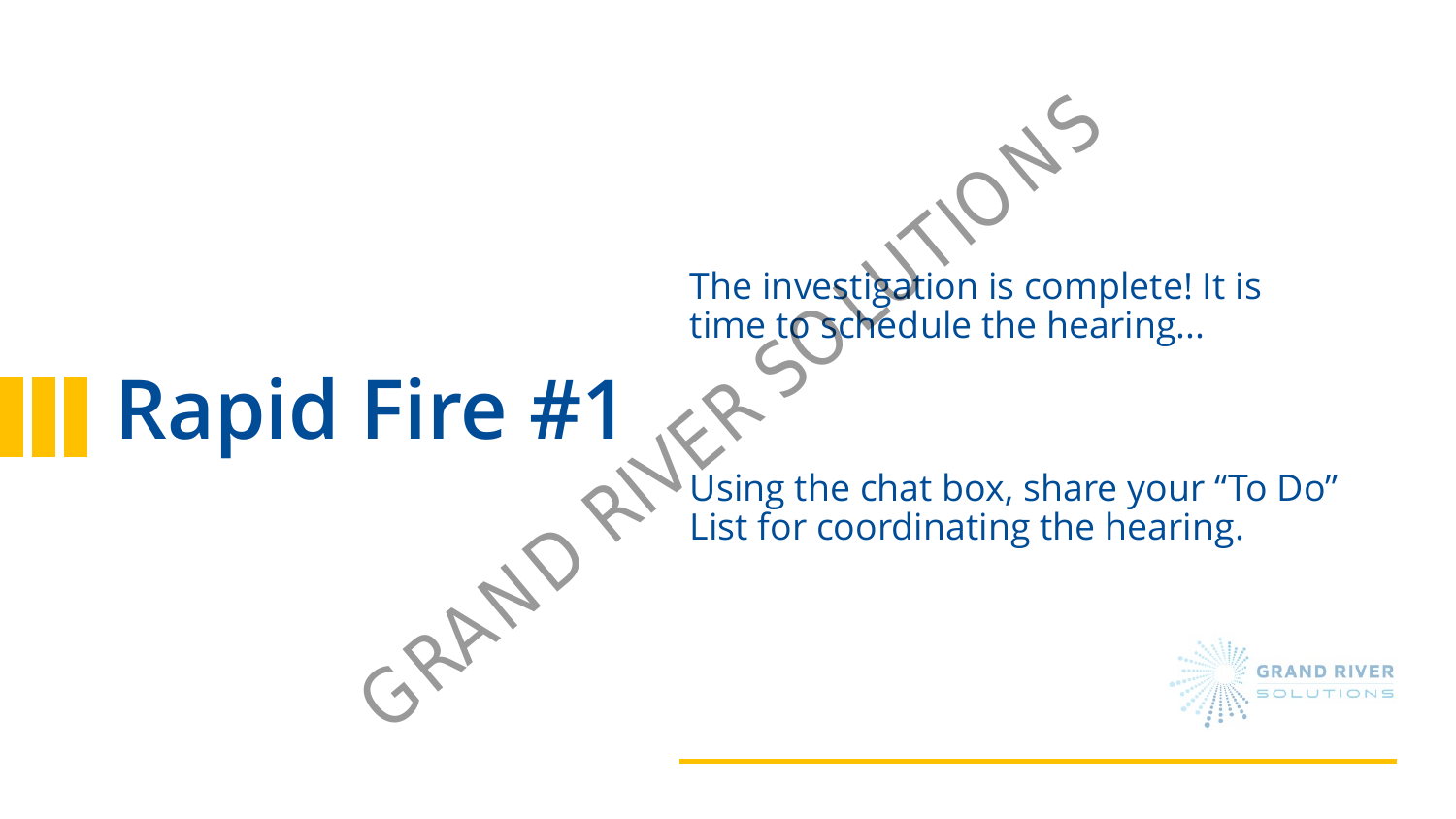### **Rapid Fire Recap**

- Arranging for space
- Arranging technology
- Scheduling pre-hearing meetings with parties and advisors Fire<br>
Scheduling pre-hearing m<br>
Fire<br>
Fire<br>
Scheduling pre-hearing me<br>
Providing report and reco<br>
Providing report and reco<br>
Providing report and reco<br>
Providing report and reco<br>
CREC Conter considerations?
	- Scheduling prehearing meetings of the panel
	- Providing report and record to panel and parties
	- **Scheduling the hearing**
	- Call for written submissions
		- Other considerations?

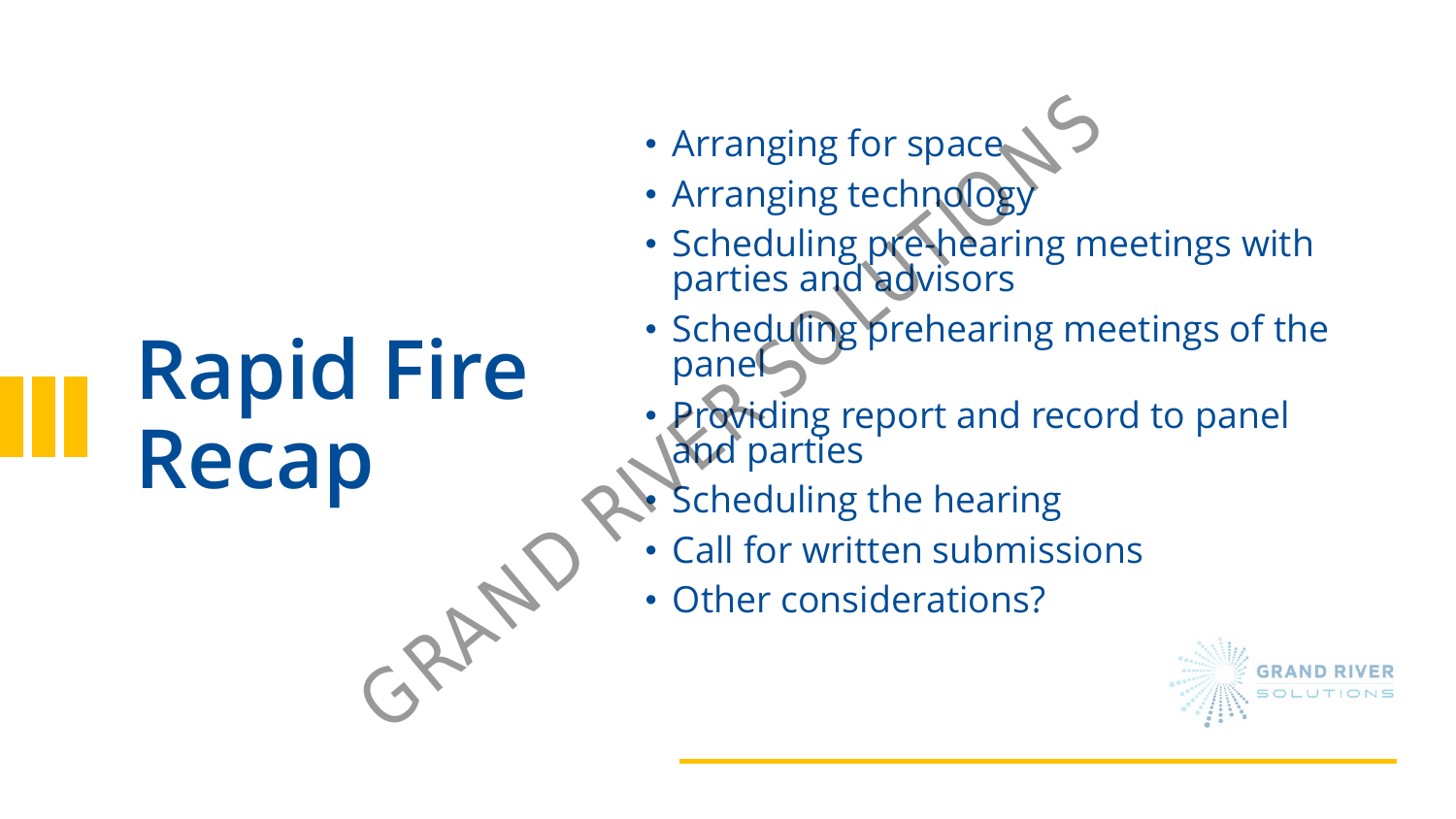## **Rapid Fire #2**

You and your team did a great job scheduling the hearing and arranging all the logistics.

It is now one week prior to the hearing. You have already received and reviewed the report and record and you will be meeting with the rest of the panel (or spending some quite time by yourself) to prepare for the hearing. You and your team did a gre<br>the hearing and artanging a<br>tt is now one week prior to the<br>have already received and re<br>and record and you will be respected the panel (or spendir<br>by yourself) to prepare for the<br>discuss/think

*Use the chat box to share what you plan to discuss/think about during the prehearing meeting.*

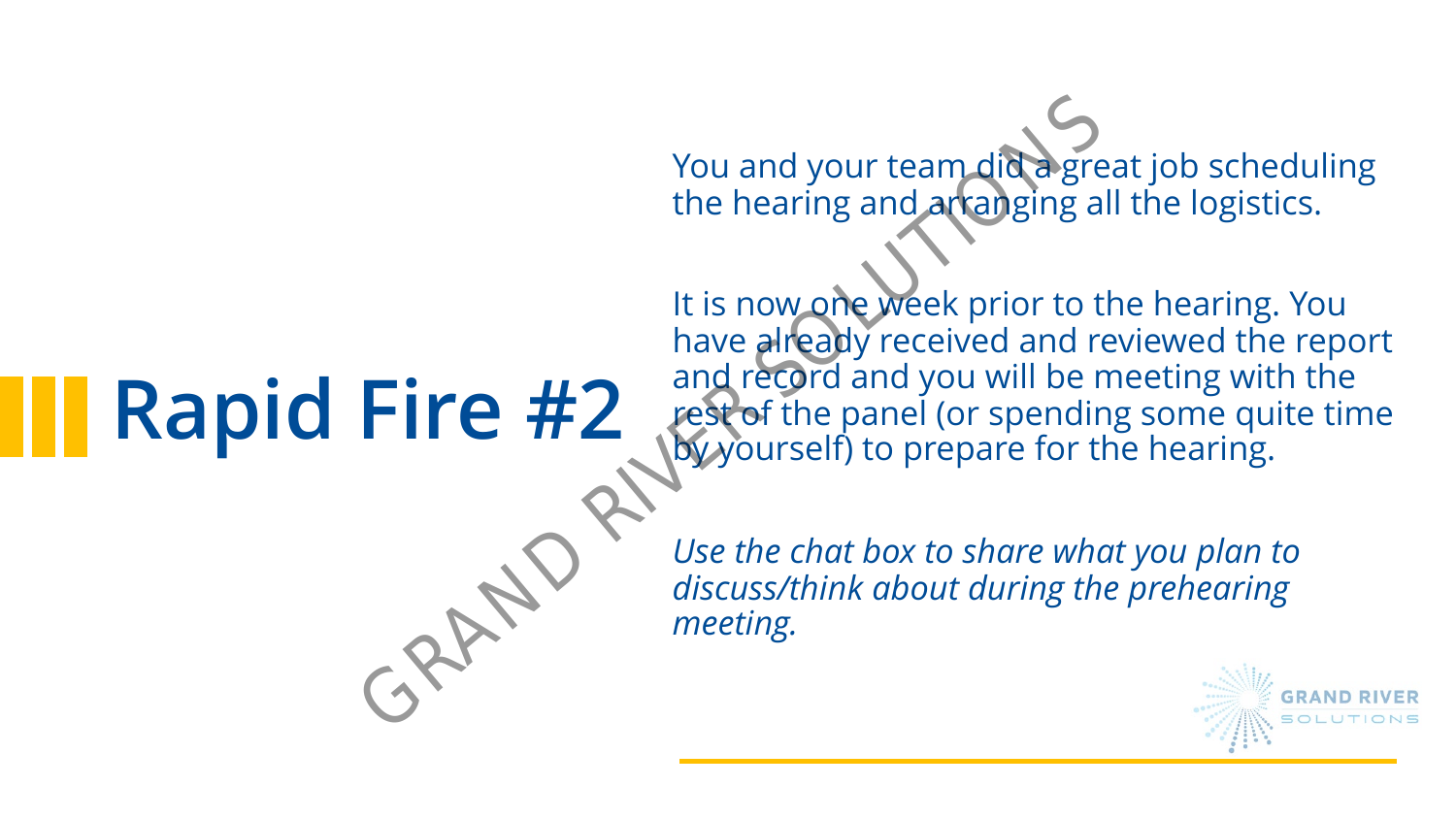### **Rapid Fire Recap**

- Development of introductory comments • Development of introducemments<br>
• Initial discussion of the<br>
• Areas for further explorary<br>
• List of questions for the<br>
• Contenting the parties<br>
• Review of any written surful the parties<br>
• Other considerations?
	- Initial discussion of the evidence
	- Areas for further exploration
	- List of questions for the parties and the witnesses
		- Anticipation of potential issues
	- **Logistics**
	- Review of any written submissions by the parties
	- Other considerations?

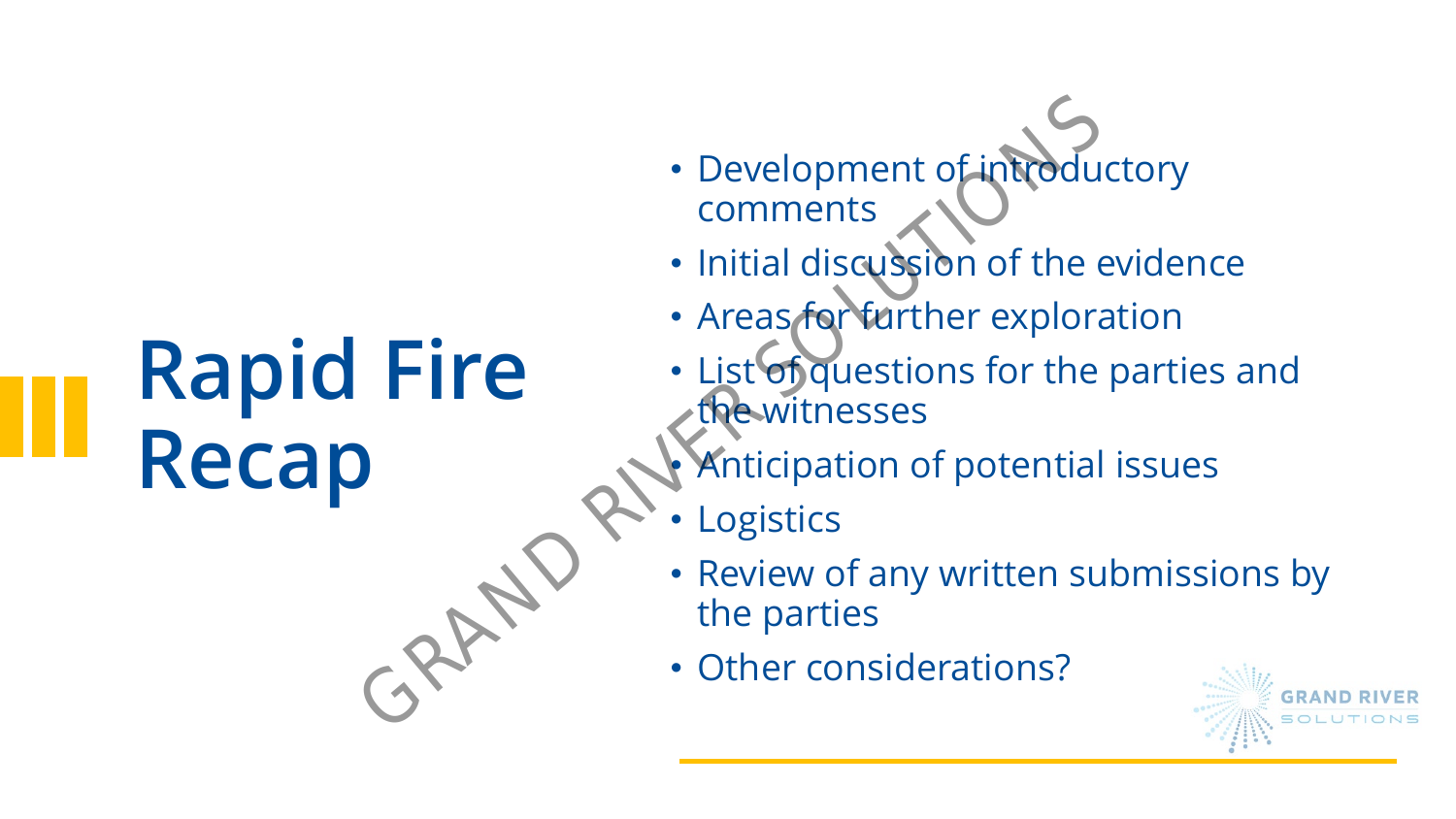### **Break Out!**

**#1**

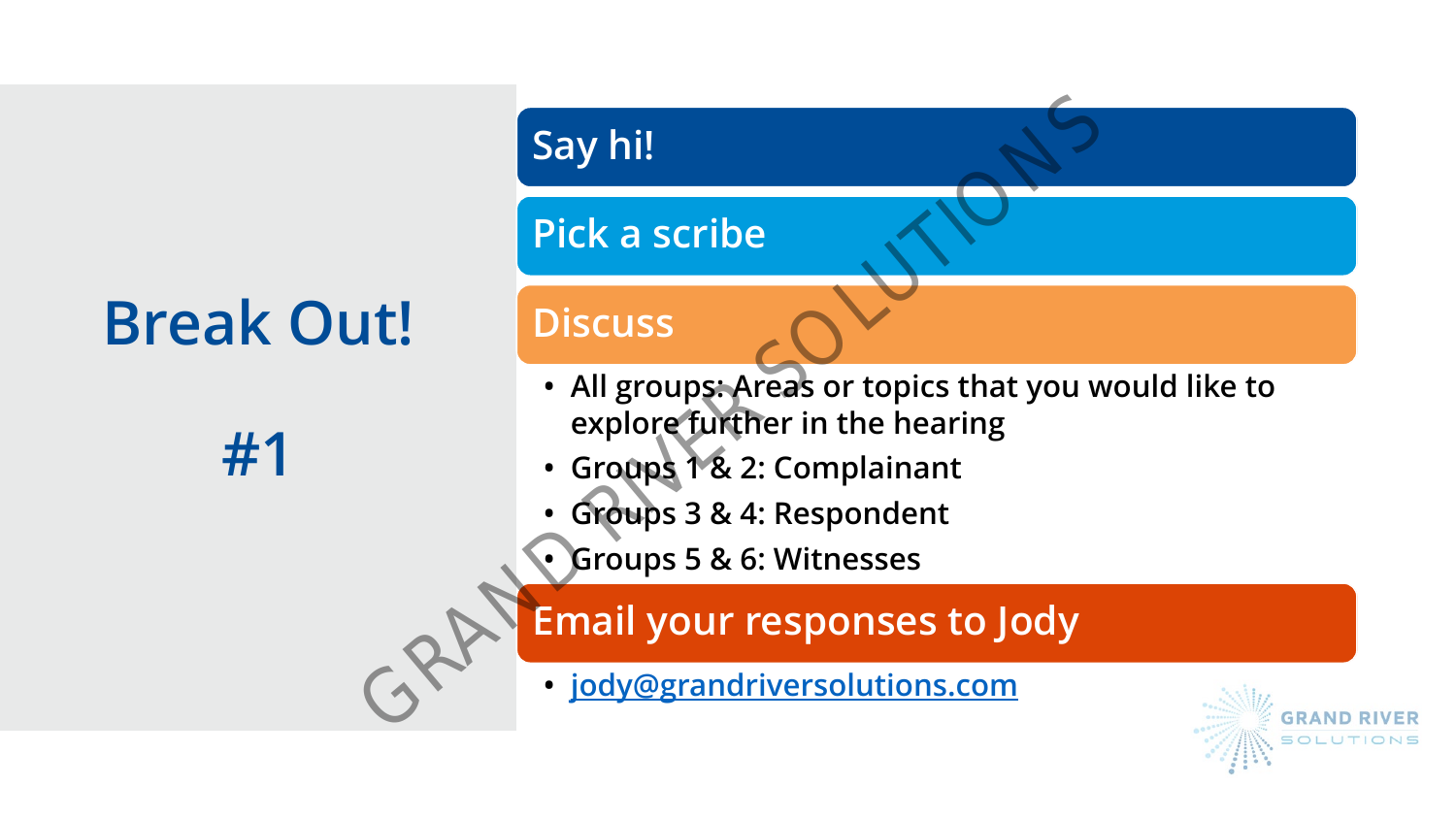# **Report Out** Groups 1 & 2: Complainant Groups 3 & 4: Respondent Groups 5 & 6: Witnesses CRAND CRAND CRAND CRAND CRAND CRAND CRAND CRAND CRAND CRAND CRAND CRAND CRAND CRAND CRAND CRAND CRAND CRAND CRAND CRAND CRAND CRAND CRAND CRAND CRAND CRAND CRAND CRAND CRAND CRAND CRAND CRAND CRAND CRAND CRAND CRAND CRAND

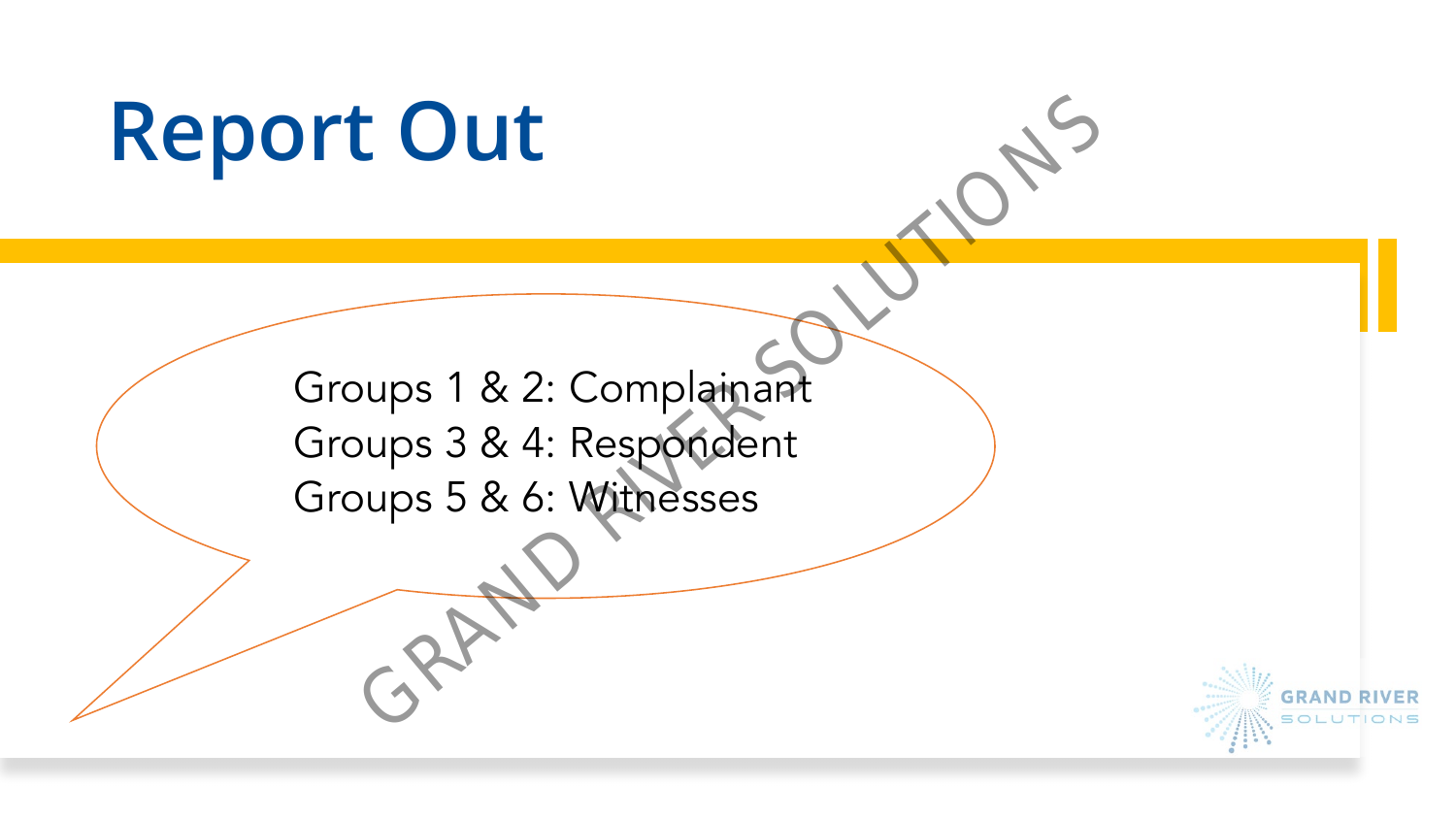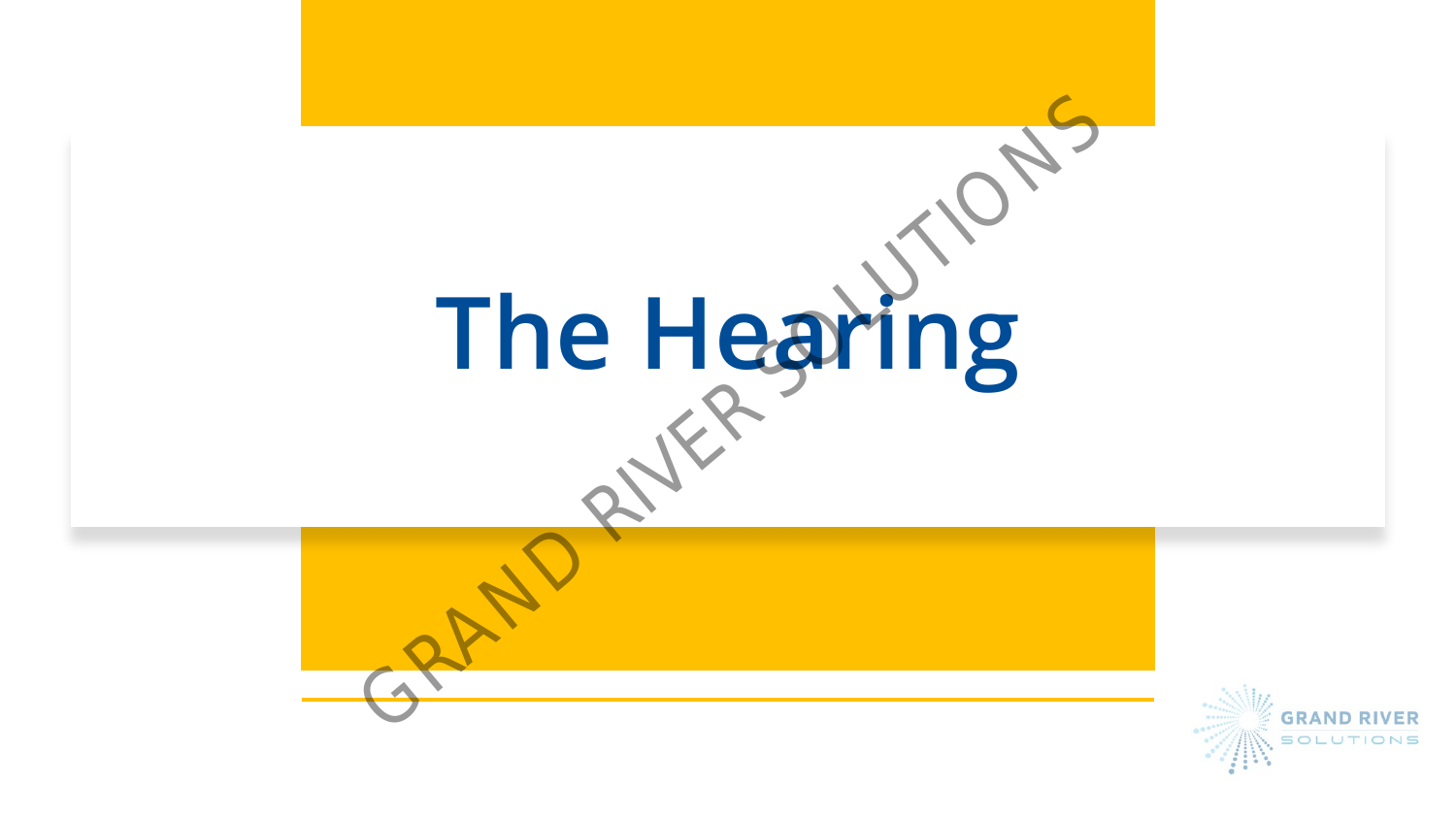

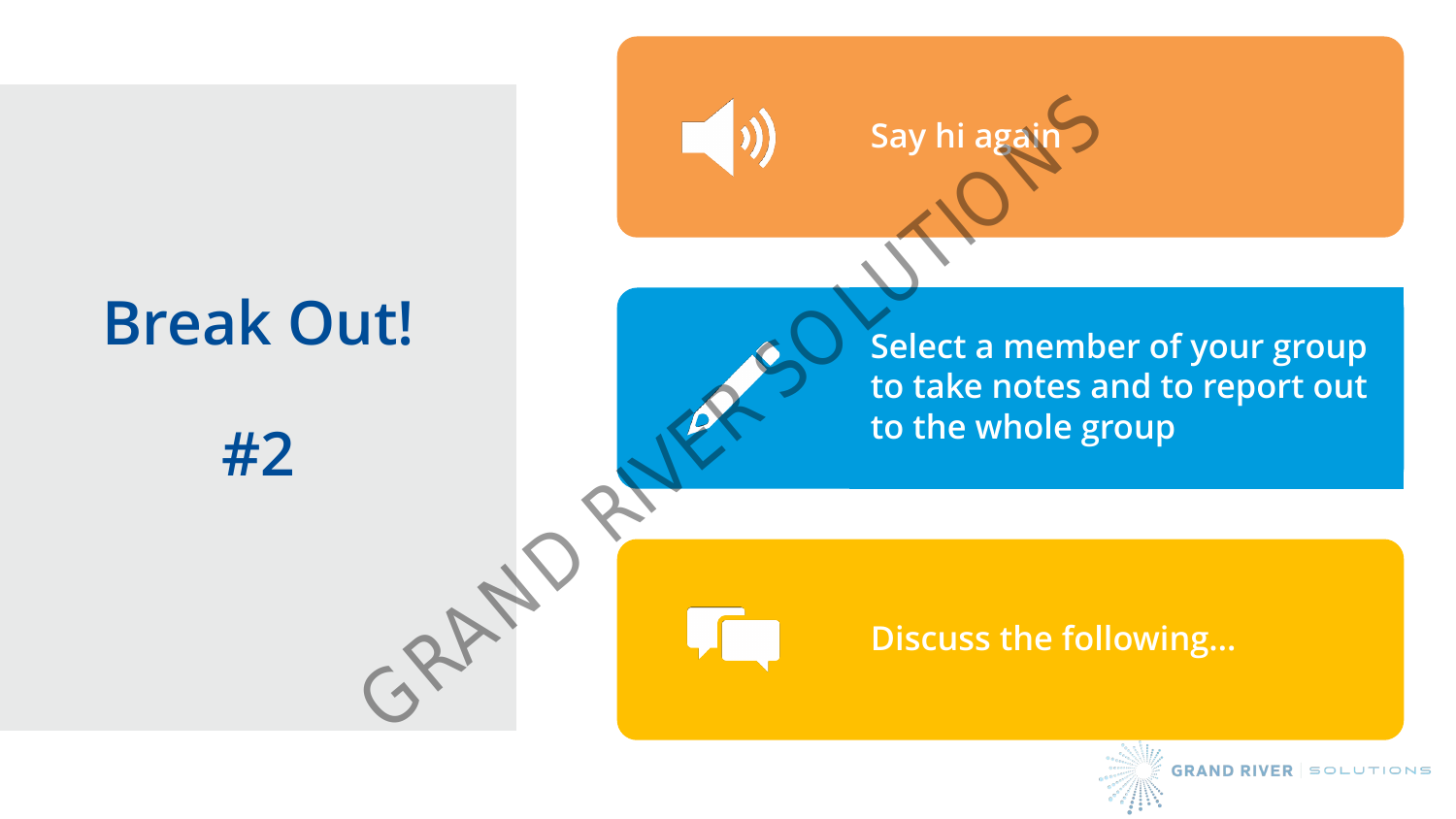

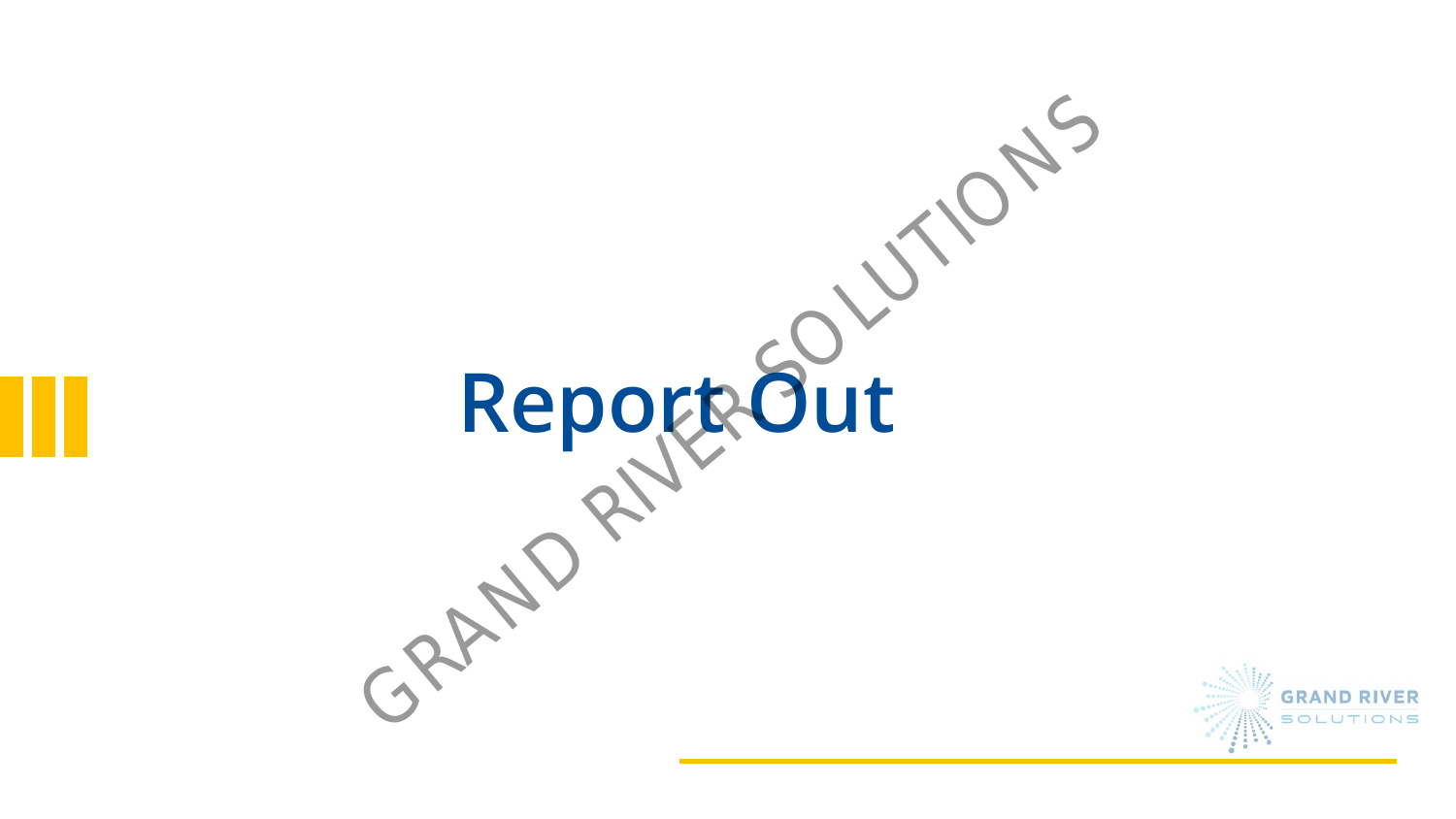# **Questions?**



#### **Email Us**

**Jody@grandriversolutions.com Chantelle@grandriversolutions.com info@grandriversolutions.com**

**@GrandRiverSols Grand River Solutions Follow Us**